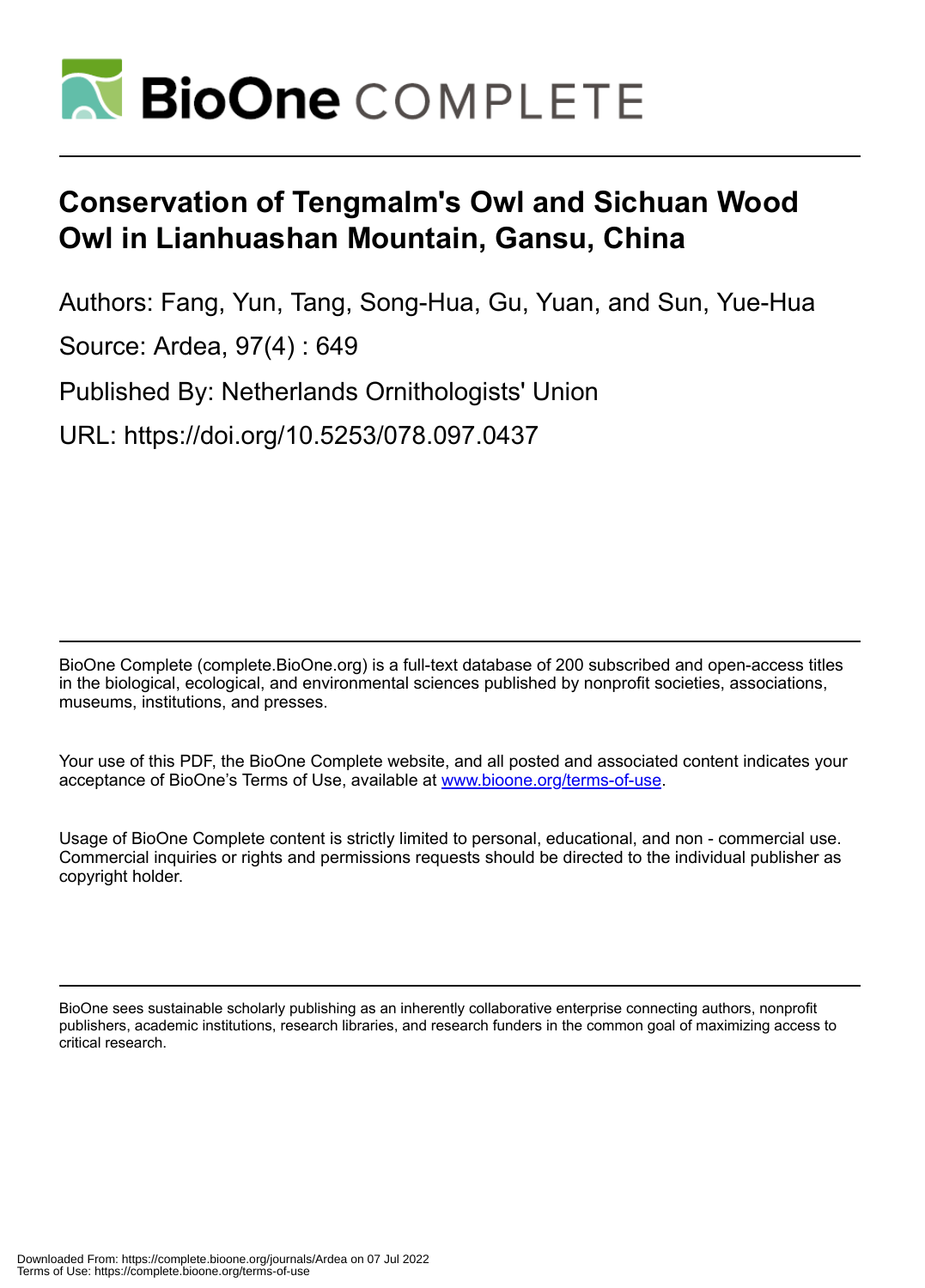## **Conservation of Tengmalm's Owl and Sichuan Wood Owl in Lianhuashan Mountain, Gansu, China**

**Yun Fang**1**, Song-Hua Tang**1,2**, Yuan Gu**1,2 **& Yue-Hua Sun**<sup>1</sup>

<sup>1</sup>Key Laboratory of Animal Ecology and Conserv. Biol., Institute of Zoology, Chinese Academy of Sciences, Beijing 100101, P.R. of China (sunyh@ioz.ac.cn); <sup>2</sup>Graduate School of Chinese Academy of Sciences, Beijing 100101, P.R. of China

The Lianhuashan Mountain is located in south Gansu province, China, and the coniferous forest is dominated by spruce *Picea asparata* and fir *Pinus tebulaeformis*. The coniferous forest along the Qinghai-Tibet Plateau is an important biodiversity area inhabited by many endemic birds, such as the Chinese Grouse *Bonasa sewerzowi*, Sichuan Jay *Perisoreus internigrans*, Sichuan Wood Owl *Strix davidi* and Tengmalm's Owl *Aegolius funereus beickianus*.

Natural nests of Tengmalm's Owl were found in cavities in dead firs (Sun *et al.* 2004). At Lianhuashan, historic selective logging of large trees before 1998 resulted in few large diameter trees suitable as owl nesting sites. Consequently, we started an owl nest-box project in 2002 within the Lianhuashan Nature Reserve. In 2002 and 2003, 67 small nest boxes for the Tengmalm's Owl and 48 large boxes for the Sichuan Wood Owl were placed in coniferous trees at 4–6 m above the ground. Nest boxes were designed to imitate natural nests and contained no nest materials. We placed nest boxes in relation to forest cover. In 2003, four pairs of Tengmalm's Owl bred for the first time in the nest boxes. From 2003–07, 4–7 nest boxes have been occupied each year by Tengmalm's Owl.

The Sichuan Wood Owl, listed as a vulnerable species, was first found in Lianhuashan in 1995 (Sun *et al.* 2001). A playback transect line census in 2007 found only 2–3 pairs in an area around 500 ha. In 2005, the first pair of Sichuan Wood Owls was found in a large nest box along with two eggs. The laying date was estimated between 15–20 April. Both young fledged on 21 June and the elder juvenile survived until the winter (Fang *et al.* 2007). We placed video equipment inside the nest box to monitor their life history and behaviour. In 2007, a pair of Sichuan Wood Owls laid 3 eggs in the same nest box. The laying date was estimated to occur between 29 March – 3 April. All three young fledged successfully by 3 June, but died 20 days later.

The five young Sichuan Wood Owls from the 2005 and 2007 nests fledged in June but because of bad weather conditions (cold, rainy) and high human disturbance, only one young survived to its first winter. During the owl breeding season, local people collect medicinal materials and bamboo in the breeding habitat of the owls. The increased human activity has badly affected the landscape of Lianhuashan, including the owl's habitat. Improved communication between local government and residents is needed.

Meanwhile, there is a need to establish additional nest boxes, especially large boxes for the Wood Owl, so that the study area can be extended to cover more habitats possibly used by the owls.

This study is supported by grants from the National Natural Science Foundation of China (30620130110). BP Conservation Programme supported our work in 2002 and 2003. Many thanks to Dr. Wolfgang Scherzinger and Dr. Siegfried Klaus for their help and advice, and Li Jinlin, Luo Peipeng and Jiang Yingxin for their assistance with field work. Liu Xiusheng, Zhang Xuezhong and others in the Lianhuashan Natural Reserve helped greatly with our work.

- Sun Y. H., Fang Y., Scherzinger W. & Klaus S. 2004. Breeding notes of the Boreal Owl (*Aegolius funereus beickianus*) at Lianhuashan in Gansu, China. Chin. J. Zool. 39: 99–100. (In Chinese)
- Sun Y.H., Scherzinger W., Liu N.F., Klaus S. & Fang Y. 2001. The new distribution areas of Sichuan Wood Owl *Strix davidi* in Gansu. Chin. J. Zool. 47: 473–475. (In Chinese)
- Fang Y., Sun Y.H. & Scherzinger W. 2007. Preliminary observations on the breeding of the Sichuan Wood Owl at Lianhuashan, Gansu. Chin. J. Zool. 42: 146–147. (In Chinese)